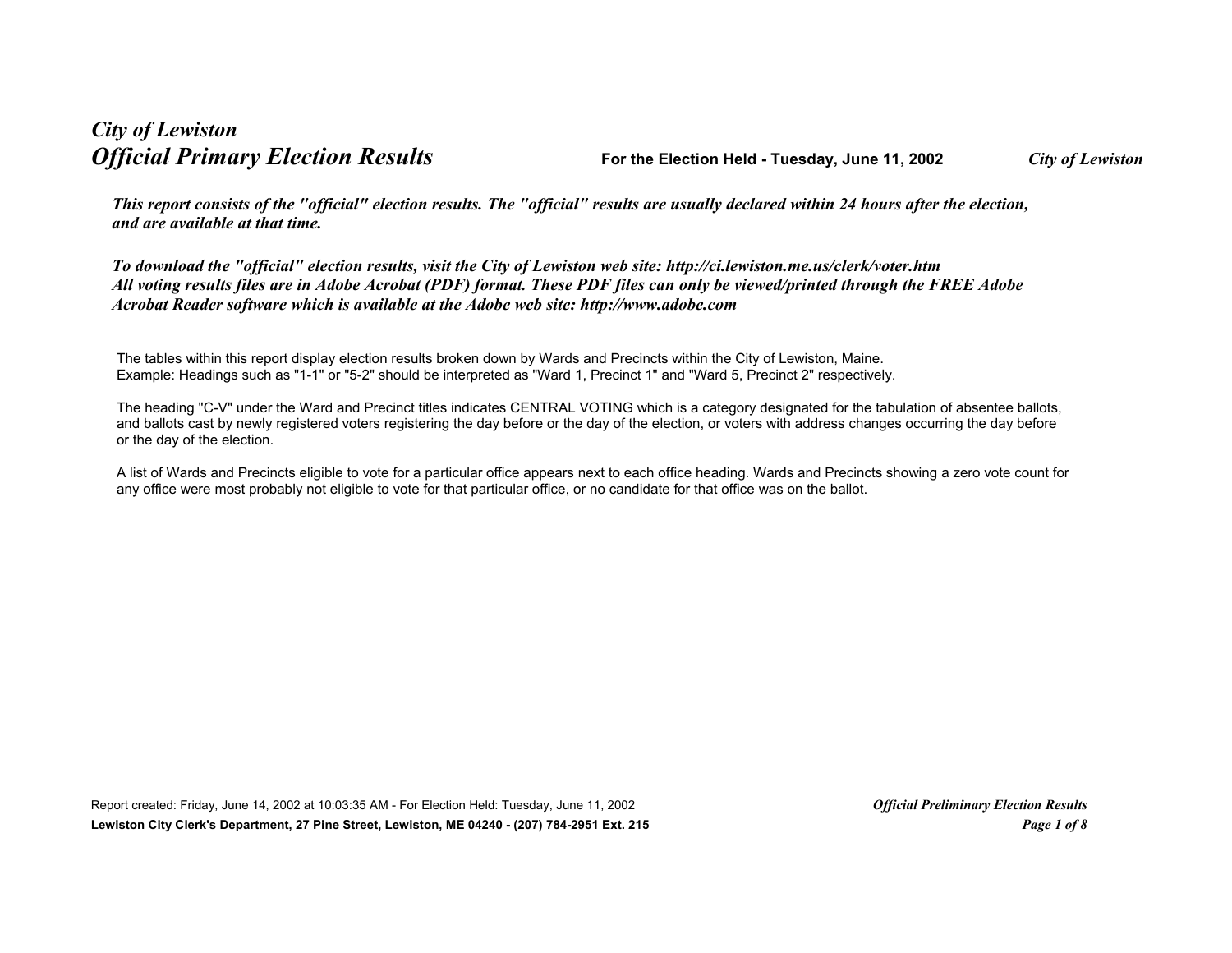## **Results For The Democratic Party**

| <b>United States Senator</b>      |         |                | <b>Democratic</b> |                   |                   |         |         | EligibleWards-Precincts: All |                |                              |                |       |         |                                                                                     |       |              |
|-----------------------------------|---------|----------------|-------------------|-------------------|-------------------|---------|---------|------------------------------|----------------|------------------------------|----------------|-------|---------|-------------------------------------------------------------------------------------|-------|--------------|
|                                   | $1 - 1$ | $1-2$          | $2 - 1$           | $2 - 2$           | $3 - 1$           | $3 - 2$ | $4 - 1$ | $4-2$                        | $5 - 1$        | $5-2$                        | $6 - 1$        | $6-2$ | $7 - 1$ | $7 - 2$                                                                             | $C-V$ | <b>Total</b> |
| Pingree, Chellie                  | 55      | 249            | 453               | 155               | 89                | 91      | 174     | 246                          | 89             | 170                          | 68             | 203   | 204     | 318                                                                                 | 230   | 2,794        |
| Governor                          |         |                |                   |                   | <b>Democratic</b> |         |         |                              |                | EligibleWards-Precincts: All |                |       |         |                                                                                     |       |              |
|                                   | $1 - 1$ | $1 - 2$        | $2 - 1$           | $2 - 2$           | $3 - 1$           | $3 - 2$ | $4 - 1$ | $4 - 2$                      | $5-1$          | $5-2$                        | $6 - 1$        | $6-2$ | $7 - 1$ | $7 - 2$                                                                             | $C-V$ | <b>Total</b> |
| Baldacci, John E.                 | 68      | 310            | 568               | 202               | 130               | 116     | 231     | 308                          | 125            | 233                          | 103            | 263   | 267     | 413                                                                                 | 332   | 3,669        |
| <b>Representative To Congress</b> |         |                |                   |                   | <b>Democratic</b> |         |         |                              |                | EligibleWards-Precincts: All |                |       |         |                                                                                     |       |              |
|                                   | $1 - 1$ | $1 - 2$        | $2 - 1$           | $2 - 2$           | $3 - 1$           | $3 - 2$ | $4 - 1$ | $4 - 2$                      | $5 - 1$        | $5-2$                        | $6 - 1$        | $6-2$ | $7 - 1$ | $7 - 2$                                                                             | $C-V$ | <b>Total</b> |
| Longley, Susan W.                 | 28      | 103            | 158               | 61                | 52                | 36      | 87      | 99                           | 50             | 84                           | 42             | 101   | 118     | 159                                                                                 | 102   | 1,280        |
| Michaud, Michael H.               | 22      | 96             | 171               | 66                | 36                | 19      | 61      | 91                           | 39             | 72                           | 34             | 78    | 73      | 112                                                                                 | 97    | 1,067        |
| Nutting, John M.                  | 9       | 62             | 121               | 33                | 16                | 25      | 31      | 48                           | 20             | 23                           | 9              | 46    | 33      | 51                                                                                  | 49    | 576          |
| Costello, David                   | 9       | 38             | 76                | 32                | 15                | 16      | 34      | 53                           | 19             | 36                           | 8              | 26    | 37      | 74                                                                                  | 59    | 532          |
| Faircloth, Sean                   | 4       | 19             | 44                | 9                 | 4                 | 17      | 24      | 22                           | 5              | 19                           | $\overline{7}$ | 13    | 6       | 23                                                                                  | 25    | 241          |
| Handrahan, Lori M.                | 4       | $\overline{7}$ | 11                | 3                 | 3                 | 11      | 5       | 5                            | $\overline{c}$ | $\overline{c}$               | 5              | 3     | 6       | 8                                                                                   | 9     | 84           |
| <b>State Senator District 21</b>  |         |                |                   | <b>Democratic</b> |                   |         |         |                              |                |                              |                |       |         | EligibleWards-Precincts: 1-1, 1-2, 2-1, 2-2, 3-1, 3-2, 4-1, 4-2, 5-1, 5-2, 6-1, 7-2 |       |              |
|                                   | $1 - 1$ | $1-2$          | $2 - 1$           | $2 - 2$           | $3 - 1$           | $3 - 2$ | $4 - 1$ | $4 - 2$                      | $5-1$          | $5-2$                        | $6 - 1$        | $6-2$ | $7 - 1$ | $7 - 2$                                                                             | $C-V$ | <b>Total</b> |
| Rotundo, Margaret R.              | 70      | 306            | 542               | 185               | 114               | 110     | 218     | 295                          | 113            | 209                          | 83             | 0     | 0       | 382                                                                                 | 256   | 2,883        |

Report created: Friday, June 14, 2002 at 10:03:35 AM - For Election Held: Tuesday, June 11, 2002 *Official Preliminary Election Results* **Lewiston City Clerk's Department, 27 Pine Street, Lewiston, ME 04240 - (207) 784-2951 Ext. 215** *Page 2 of 8*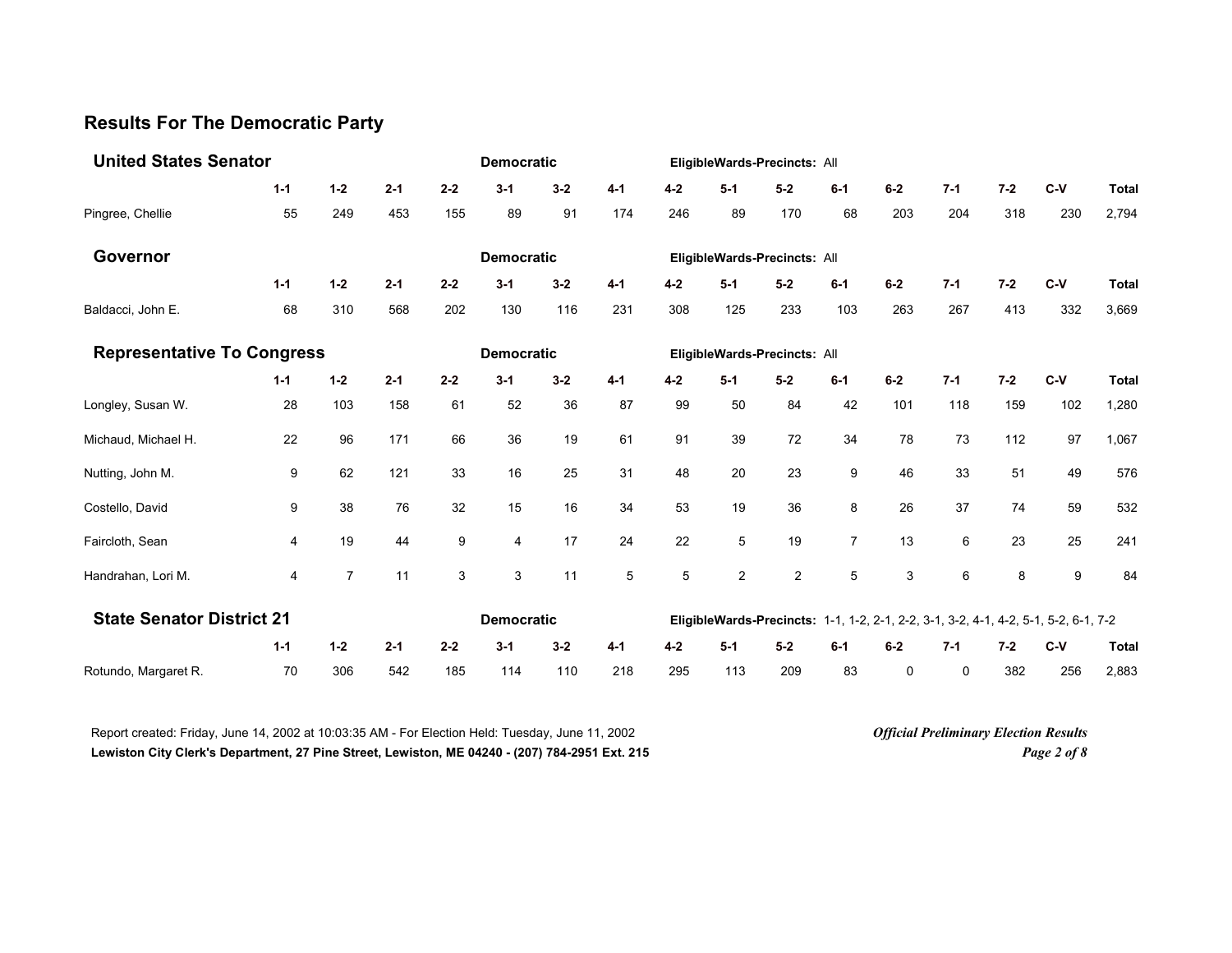| <b>State Senator District 22</b>                     |              | <b>Democratic</b> |             |              |                   |             | EligibleWards-Precincts: 6-2, 7-1      |         |             |                                        |              |             |             |             |       |              |
|------------------------------------------------------|--------------|-------------------|-------------|--------------|-------------------|-------------|----------------------------------------|---------|-------------|----------------------------------------|--------------|-------------|-------------|-------------|-------|--------------|
|                                                      | $1 - 1$      | $1-2$             | $2 - 1$     | $2 - 2$      | $3-1$             | $3 - 2$     | $4 - 1$                                | $4 - 2$ | $5-1$       | $5-2$                                  | $6-1$        | $6 - 2$     | $7-1$       | $7 - 2$     | $C-V$ | <b>Total</b> |
| Douglass, Neria R.                                   | 0            | $\mathbf 0$       | 0           | $\mathbf 0$  | $\mathbf 0$       | $\mathbf 0$ | $\mathbf 0$                            | 0       | $\mathbf 0$ | 0                                      | $\mathbf{0}$ | 229         | 226         | 0           | 39    | 494          |
| <b>Representative to the Legislature District 86</b> |              |                   |             |              | <b>Democratic</b> |             |                                        |         |             | EligibleWards-Precincts: 6-2, 7-1, 7-2 |              |             |             |             |       |              |
|                                                      | $1 - 1$      | $1 - 2$           | $2 - 1$     | $2 - 2$      | $3 - 1$           | $3 - 2$     | $4 - 1$                                | $4 - 2$ | $5 - 1$     | $5 - 2$                                | $6-1$        | $6-2$       | $7 - 1$     | $7 - 2$     | $C-V$ | <b>Total</b> |
| Mailhot, Richard H.                                  | $\mathbf 0$  | $\mathbf 0$       | $\mathbf 0$ | $\mathbf 0$  | 0                 | 0           | $\mathbf 0$                            | 0       | 0           | 0                                      | $\mathbf 0$  | 257         | 249         | 382         | 72    | 960          |
| <b>Representative to the Legislature District 87</b> |              |                   |             |              | <b>Democratic</b> |             |                                        |         |             | EligibleWards-Precincts: 3-1, 5-1, 5-2 |              |             |             |             |       |              |
|                                                      | $1 - 1$      | $1 - 2$           | $2 - 1$     | $2 - 2$      | $3 - 1$           | $3 - 2$     | $4 - 1$                                | $4 - 2$ | $5-1$       | $5-2$                                  | $6-1$        | $6-2$       | $7-1$       | $7 - 2$     | $C-V$ | <b>Total</b> |
| Samson, Paul A.                                      | 0            | $\mathbf 0$       | 0           | $\mathbf 0$  | 62                | 0           | $\mathbf 0$                            | 0       | 94          | 179                                    | 0            | 0           | 0           | $\mathbf 0$ | 59    | 394          |
| Cote, William R.                                     | $\Omega$     | $\Omega$          | $\Omega$    | $\mathbf{0}$ | 55                | $\Omega$    | $\Omega$                               | 0       | 38          | 55                                     | 0            | 0           | $\Omega$    | $\Omega$    | 25    | 173          |
| <b>Representative to the Legislature District 88</b> |              |                   |             |              | <b>Democratic</b> |             |                                        |         |             | EligibleWards-Precincts: 1-2, 2-1      |              |             |             |             |       |              |
|                                                      | $1 - 1$      | $1 - 2$           | $2 - 1$     | $2 - 2$      | $3 - 1$           | $3 - 2$     | $4 - 1$                                | $4 - 2$ | $5-1$       | $5 - 2$                                | $6-1$        | $6-2$       | $7-1$       | $7-2$       | $C-V$ | <b>Total</b> |
| Craven, Margaret M.                                  | $\mathbf{0}$ | 289               | 500         | $\mathbf 0$  | $\mathbf 0$       | $\mathbf 0$ | $\mathbf 0$                            | 0       | $\mathbf 0$ | $\mathbf 0$                            | $\mathbf 0$  | $\mathbf 0$ | $\mathbf 0$ | $\mathbf 0$ | 49    | 838          |
| <b>Representative to the Legislature District 89</b> |              | <b>Democratic</b> |             |              |                   |             | EligibleWards-Precincts: 1-1, 3-2, 6-1 |         |             |                                        |              |             |             |             |       |              |
|                                                      | $1 - 1$      | $1 - 2$           | $2 - 1$     | $2 - 2$      | $3 - 1$           | $3 - 2$     | $4 - 1$                                | $4 - 2$ | $5-1$       | $5-2$                                  | $6-1$        | $6-2$       | $7 - 1$     | $7 - 2$     | $C-V$ | <b>Total</b> |
| Lafontaine-O'Brien, Lillilian                        | 68           | 0                 | 0           | 0            | 0                 | 110         | 0                                      | 0       | 0           | 0                                      | 87           | 0           | 0           | 0           | 52    | 317          |

Report created: Friday, June 14, 2002 at 10:03:36 AM - For Election Held: Tuesday, June 11, 2002 *Official Preliminary Election Results* **Lewiston City Clerk's Department, 27 Pine Street, Lewiston, ME 04240 - (207) 784-2951 Ext. 215** *Page 3 of 8*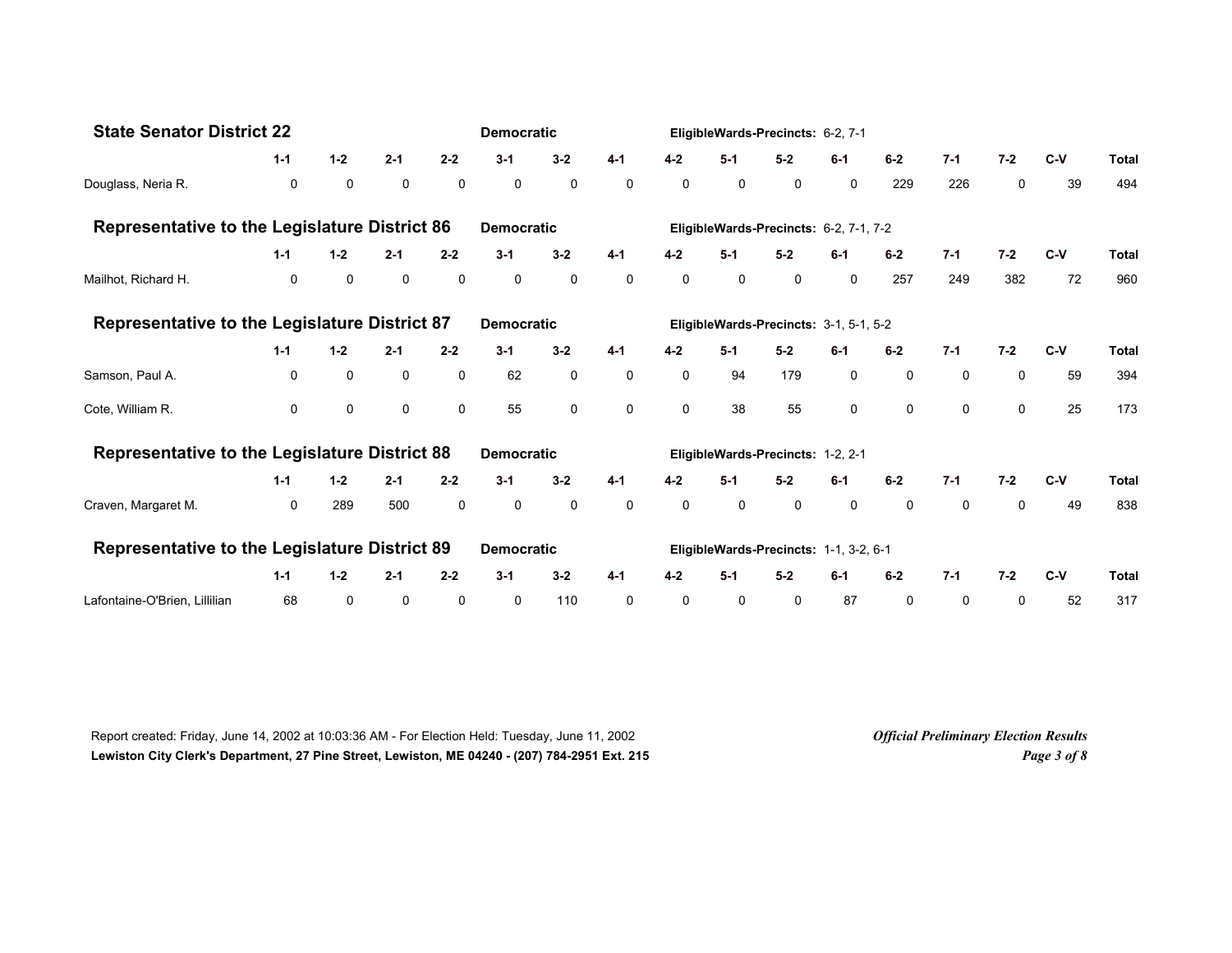| <b>Representative to the Legislature District 90</b> |         | <b>Democratic</b> |         |         |                   |             | EligibleWards-Precincts: 2-2, 4-1, 4-2 |         |         |                              |         |       |             |         |       |              |
|------------------------------------------------------|---------|-------------------|---------|---------|-------------------|-------------|----------------------------------------|---------|---------|------------------------------|---------|-------|-------------|---------|-------|--------------|
|                                                      | $1 - 1$ | $1 - 2$           | $2 - 1$ | $2 - 2$ | $3 - 1$           | $3 - 2$     | $4 - 1$                                | $4 - 2$ | $5-1$   | $5-2$                        | $6-1$   | $6-2$ | $7 - 1$     | $7 - 2$ | $C-V$ | <b>Total</b> |
| Makas, Elaine                                        | 0       | 0                 | 0       | 154     | 0                 | $\mathsf 0$ | 185                                    | 264     | 0       | 0                            | 0       | 0     | $\mathbf 0$ | 0       | 44    | 647          |
| <b>Judge of Probate</b>                              |         |                   |         |         | <b>Democratic</b> |             |                                        |         |         | EligibleWards-Precincts: All |         |       |             |         |       |              |
|                                                      | $1 - 1$ | $1 - 2$           | $2 - 1$ | $2 - 2$ | $3 - 1$           | $3 - 2$     | $4 - 1$                                | $4 - 2$ | $5 - 1$ | $5-2$                        | $6-1$   | $6-2$ | $7 - 1$     | $7 - 2$ | $C-V$ | <b>Total</b> |
| Couturier, Robert L.                                 | 68      | 286               | 512     | 183     | 118               | 103         | 206                                    | 287     | 118     | 226                          | 94      | 250   | 252         | 365     | 315   | 3,383        |
| <b>County Treasurer</b>                              |         |                   |         |         | <b>Democratic</b> |             |                                        |         |         | EligibleWards-Precincts: All |         |       |             |         |       |              |
|                                                      | $1 - 1$ | $1 - 2$           | $2 - 1$ | $2 - 2$ | $3 - 1$           | $3 - 2$     | $4 - 1$                                | $4 - 2$ | $5-1$   | $5-2$                        | $6 - 1$ | $6-2$ | $7-1$       | $7 - 2$ | $C-V$ | <b>Total</b> |
| Poulin, Robert F.                                    | 66      | 285               | 500     | 182     | 108               | 95          | 194                                    | 285     | 112     | 209                          | 93      | 235   | 231         | 360     | 291   | 3,246        |
| <b>Register of Deeds</b>                             |         |                   |         |         | <b>Democratic</b> |             |                                        |         |         | EligibleWards-Precincts: All |         |       |             |         |       |              |
|                                                      | $1 - 1$ | $1 - 2$           | $2 - 1$ | $2 - 2$ | $3 - 1$           | $3 - 2$     | $4 - 1$                                | $4 - 2$ | $5-1$   | $5-2$                        | $6 - 1$ | $6-2$ | $7 - 1$     | $7 - 2$ | $C-V$ | <b>Total</b> |
| Chouinard, Tina M.                                   | 56      | 264               | 483     | 158     | 80                | 93          | 183                                    | 237     | 101     | 184                          | 72      | 218   | 207         | 327     | 202   | 2,865        |
| Bouffard, Gerald N.                                  | 22      | 62                | 101     | 52      | 44                | 29          | 61                                     | 85      | 32      | 56                           | 37      | 56    | 69          | 100     | 129   | 935          |
| <b>Sheriff</b>                                       |         |                   |         |         | <b>Democratic</b> |             |                                        |         |         | EligibleWards-Precincts: All |         |       |             |         |       |              |
|                                                      | $1 - 1$ | $1 - 2$           | $2 - 1$ | $2 - 2$ | $3 - 1$           | $3 - 2$     | $4 - 1$                                | $4 - 2$ | $5-1$   | $5-2$                        | $6-1$   | $6-2$ | $7 - 1$     | $7 - 2$ | $C-V$ | <b>Total</b> |
| Gagnon, Ronald B.                                    | 71      | 301               | 523     | 189     | 115               | 102         | 220                                    | 301     | 122     | 222                          | 97      | 254   | 248         | 394     | 307   | 3,466        |

Report created: Friday, June 14, 2002 at 10:03:36 AM - For Election Held: Tuesday, June 11, 2002 *Official Preliminary Election Results* **Lewiston City Clerk's Department, 27 Pine Street, Lewiston, ME 04240 - (207) 784-2951 Ext. 215** *Page 4 of 8*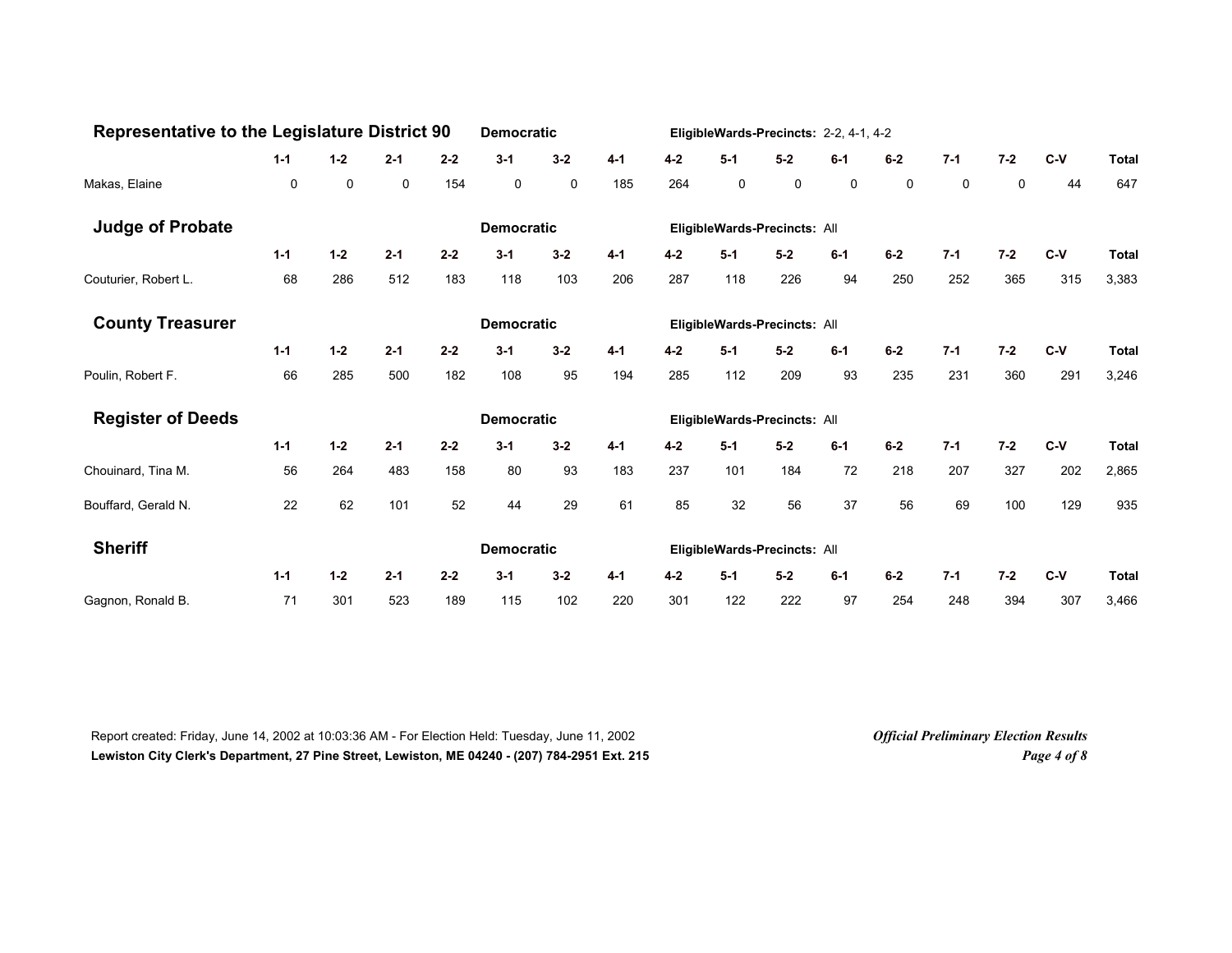| <b>District Attorney</b>   |         |         |                   |         | <b>Democratic</b> |         |         |                                      |       | EligibleWards-Precincts: All |         |       |     |       |       |       |
|----------------------------|---------|---------|-------------------|---------|-------------------|---------|---------|--------------------------------------|-------|------------------------------|---------|-------|-----|-------|-------|-------|
|                            | $1 - 1$ | $1 - 2$ | $2 - 1$           | $2 - 2$ | $3 - 1$           | $3 - 2$ | $4 - 1$ | $4 - 2$                              | $5-1$ | $5 - 2$                      | $6 - 1$ | $6-2$ | 7-1 | 7-2   | C-V   | Total |
| Croteau, Norman R.         | 70      | 301     | 537               | 188     | 116               | 103     | 216     | 300                                  | 118   | 219                          | 97      | 246   | 251 | 389   | 323   | 3,474 |
| <b>County Commissioner</b> |         |         | <b>Democratic</b> |         |                   |         |         | EligibleWards-Precincts: All but 2-1 |       |                              |         |       |     |       |       |       |
|                            | $1 - 1$ | $1 - 2$ | $2 - 1$           | $2 - 2$ | $3 - 1$           | $3 - 2$ | $4 - 1$ | $4 - 2$                              | $5-1$ | $5 - 2$                      | 6-1     | $6-2$ | 7-1 | $7-2$ | $C-V$ | Total |
| Johnson, Patience H.       | 64      | 296     | 0                 | 178     | 108               | 98      | 207     | 288                                  | 118   | 205                          | 91      | 241   | 236 | 365   | 274   | 2.769 |

# **Results For The Green Independent Party**

| <b>Governor</b>     |                |         |          |                | Green Independent |                         |         | <b>EligibleWards-Precincts: All</b> |                         |                         |                |     |       |              |
|---------------------|----------------|---------|----------|----------------|-------------------|-------------------------|---------|-------------------------------------|-------------------------|-------------------------|----------------|-----|-------|--------------|
|                     | $1 - 2$        | $2 - 1$ | $2 - 2$  | $3 - 1$        | $3 - 2$           | $4-1$                   | $4 - 2$ | -5-1                                | $5-2$                   | $6 - 1$                 | $6-2$          | 7-1 | $7-2$ | <b>Total</b> |
| Carter, Jonathan K. | $\overline{5}$ |         | $\Omega$ | $\overline{0}$ | $\overline{2}$    | $\overline{\mathbf{0}}$ |         | $\mathbf{0}$                        | $\overline{\mathbf{0}}$ | $\overline{\mathbf{0}}$ | $\overline{0}$ |     |       | 15           |

Report created: Friday, June 14, 2002 at 10:03:37 AM - For Election Held: Tuesday, June 11, 2002 *Official Preliminary Election Results* **Lewiston City Clerk's Department, 27 Pine Street, Lewiston, ME 04240 - (207) 784-2951 Ext. 215** *Page 5 of 8*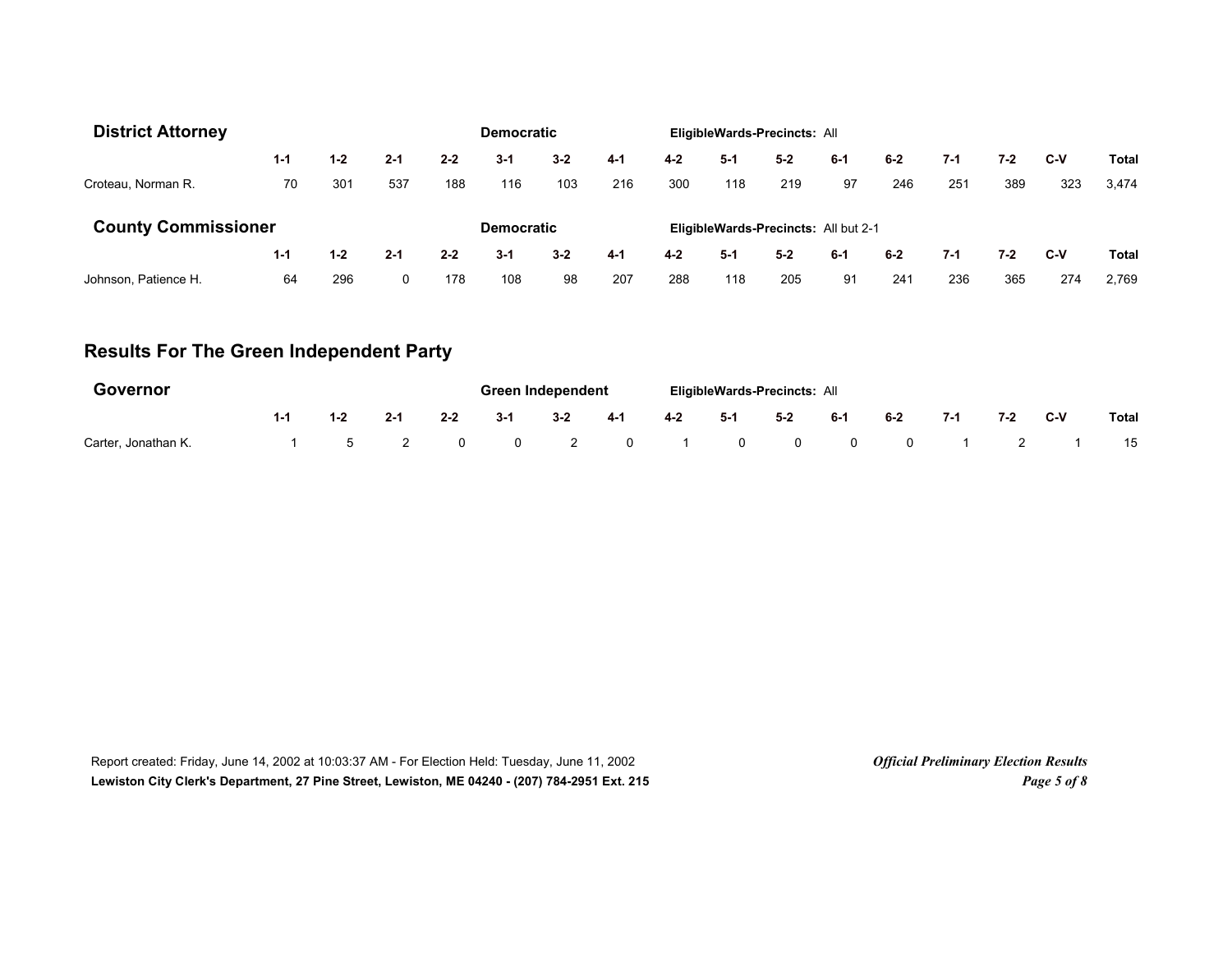## **Results For The Republican Party**

| <b>United States Senator</b>      |                                  |         | Republican |         |                |                |         | EligibleWards-Precincts: All |              |                              |         |       |                |         |                                                                                     |              |
|-----------------------------------|----------------------------------|---------|------------|---------|----------------|----------------|---------|------------------------------|--------------|------------------------------|---------|-------|----------------|---------|-------------------------------------------------------------------------------------|--------------|
|                                   | $1 - 1$                          | $1 - 2$ | $2 - 1$    | $2 - 2$ | $3 - 1$        | $3 - 2$        | $4 - 1$ | $4 - 2$                      | $5-1$        | $5-2$                        | $6 - 1$ | $6-2$ | $7 - 1$        | $7 - 2$ | $C-V$                                                                               | <b>Total</b> |
| Collins, Susan M.                 | 14                               | 130     | 147        | 63      | 18             | 41             | 87      | 84                           | 20           | 56                           | 11      | 59    | 46             | 111     | 93                                                                                  | 980          |
| Governor                          |                                  |         |            |         | Republican     |                |         |                              |              | EligibleWards-Precincts: All |         |       |                |         |                                                                                     |              |
|                                   | $1 - 1$                          | $1 - 2$ | $2 - 1$    | $2 - 2$ | $3 - 1$        | $3-2$          | $4 - 1$ | $4-2$                        | $5-1$        | $5-2$                        | $6-1$   | $6-2$ | $7 - 1$        | $7 - 2$ | $C-V$                                                                               | <b>Total</b> |
| Cianchette, Peter E.              | 9                                | 105     | 109        | 46      | 11             | 27             | 76      | 67                           | 15           | 42                           | 6       | 48    | 35             | 76      | 67                                                                                  | 739          |
| Libby, James D.                   | 6                                | 26      | 53         | 20      | $\overline{7}$ | 13             | 18      | 26                           | 8            | 15                           | 6       | 15    | 16             | 36      | 26                                                                                  | 291          |
| <b>Representative To Congress</b> |                                  |         | Republican |         |                |                |         | EligibleWards-Precincts: All |              |                              |         |       |                |         |                                                                                     |              |
|                                   | $1 - 1$                          | $1 - 2$ | $2 - 1$    | $2 - 2$ | $3 - 1$        | $3 - 2$        | $4 - 1$ | $4 - 2$                      | $5-1$        | $5-2$                        | $6-1$   | $6-2$ | $7 - 1$        | $7 - 2$ | $C-V$                                                                               | <b>Total</b> |
| Mendros, Stavros J.               | 6                                | 73      | 97         | 37      | 5              | 24             | 38      | 49                           | 13           | 30                           | 5       | 30    | 31             | 64      | 63                                                                                  | 565          |
| Raye, Kevin L.                    | 5                                | 28      | 30         | 12      | 6              | 14             | 23      | 22                           | 6            | 17                           | 0       | 15    | 10             | 24      | 23                                                                                  | 235          |
| Woodcock, Timothy C.              | $\overline{2}$                   | 26      | 27         | 10      | 4              | $\overline{2}$ | 23      | 16                           | $\mathbf{1}$ | 11                           | 3       | 17    | 9              | 16      | 9                                                                                   | 176          |
| Campbell, Richard H.              | 3                                | 13      | 22         | 11      | 3              | $\overline{4}$ | 13      | $\overline{7}$               | 3            | 4                            | 3       | 3     | $\overline{4}$ | 13      | 9                                                                                   | 115          |
|                                   | <b>State Senator District 21</b> |         |            |         |                | Republican     |         |                              |              |                              |         |       |                |         | EligibleWards-Precincts: 1-1, 1-2, 2-1, 2-2, 3-1, 3-2, 4-1, 4-2, 5-1, 5-2, 6-1, 7-2 |              |
|                                   | $1 - 1$                          | $1 - 2$ | $2 - 1$    | $2 - 2$ | $3 - 1$        | $3 - 2$        | $4 - 1$ | $4 - 2$                      | $5-1$        | $5-2$                        | $6-1$   | $6-2$ | $7 - 1$        | $7 - 2$ | $C-V$                                                                               | <b>Total</b> |
| Stone, Robert D.                  | 12                               | 117     | 139        | 55      | 16             | 37             | 82      | 77                           | 19           | 46                           | 8       | 0     | 0              | 98      | 78                                                                                  | 784          |

Report created: Friday, June 14, 2002 at 10:03:37 AM - For Election Held: Tuesday, June 11, 2002 *Official Preliminary Election Results* **Lewiston City Clerk's Department, 27 Pine Street, Lewiston, ME 04240 - (207) 784-2951 Ext. 215** *Page 6 of 8*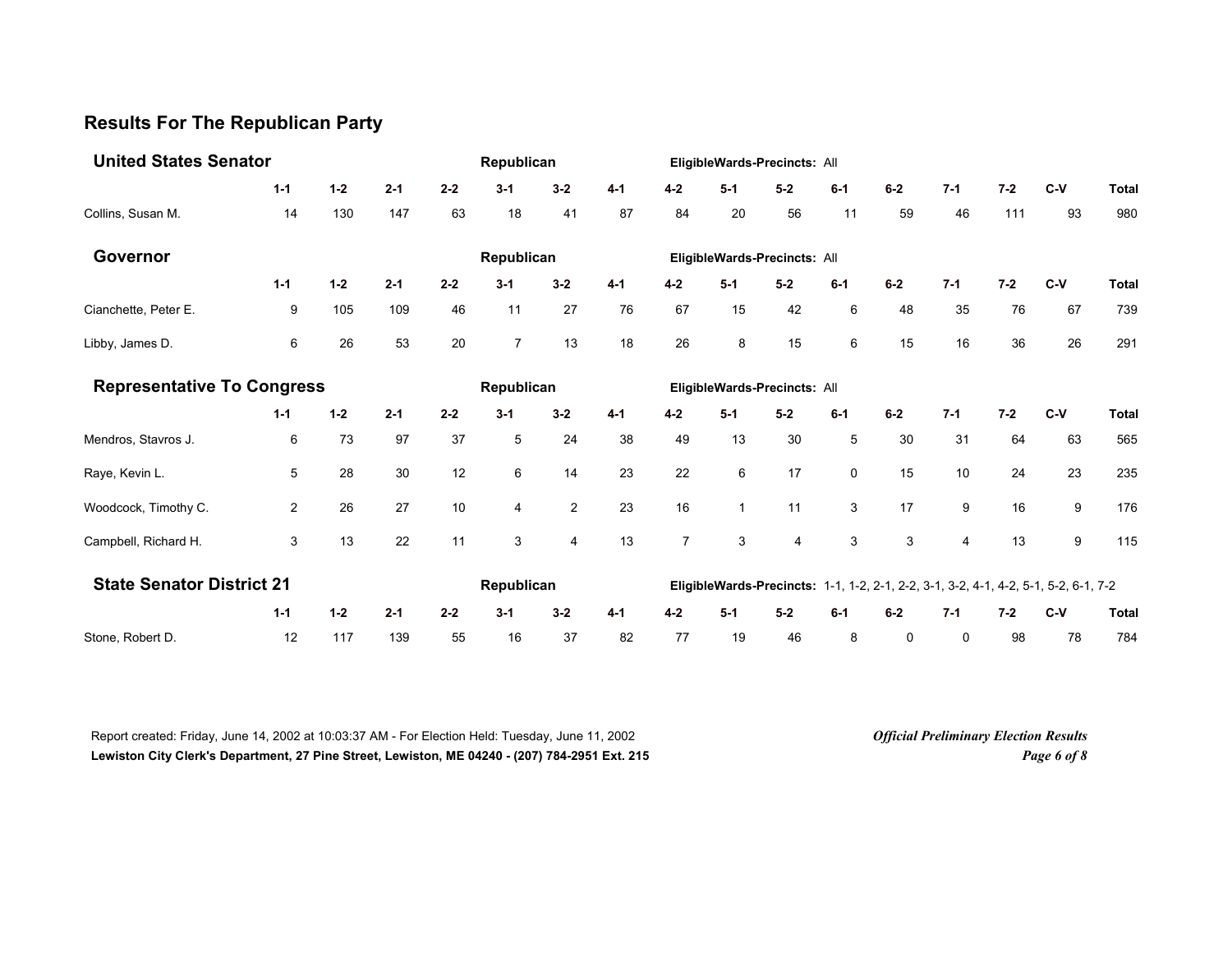| <b>State Senator District 22</b>                     |              |             | Republican  |             |             |                                        | EligibleWards-Precincts: 6-2, 7-1 |         |                                        |         |              |              |              |              |       |              |
|------------------------------------------------------|--------------|-------------|-------------|-------------|-------------|----------------------------------------|-----------------------------------|---------|----------------------------------------|---------|--------------|--------------|--------------|--------------|-------|--------------|
|                                                      | $2 - 1$      | $2 - 2$     | $3 - 1$     | $3 - 2$     | $4 - 1$     | $4 - 2$                                | $5-1$                             | $5 - 2$ | $6-1$                                  | $6-2$   | $7 - 1$      | $7 - 2$      | C-V          | <b>Total</b> |       |              |
| Potvin, Ronald W.                                    | $\mathbf 0$  | $\mathbf 0$ | $\mathbf 0$ | $\mathbf 0$ | $\mathbf 0$ | $\mathbf 0$                            | $\mathbf 0$                       | 0       | 0                                      | 0       | $\mathbf 0$  | 53           | 45           | $\mathbf 0$  | 9     | 107          |
| <b>Representative to the Legislature District 87</b> |              |             |             |             | Republican  |                                        |                                   |         | EligibleWards-Precincts: 3-1, 5-1, 5-2 |         |              |              |              |              |       |              |
|                                                      | $1 - 1$      | $1 - 2$     | $2 - 1$     | $2 - 2$     | $3 - 1$     | $3 - 2$                                | $4 - 1$                           | $4 - 2$ | $5 - 1$                                | $5-2$   | $6-1$        | $6-2$        | $7 - 1$      | $7 - 2$      | $C-V$ | Total        |
| Caron, Larry P.                                      | $\mathbf 0$  | $\mathbf 0$ | 0           | 0           | 13          | $\mathbf 0$                            | $\mathbf 0$                       | 0       | 19                                     | 50      | $\mathsf{O}$ | $\mathsf{O}$ | $\mathsf{O}$ | 0            | 16    | 98           |
| <b>Representative to the Legislature District 88</b> |              |             |             |             | Republican  |                                        |                                   |         | EligibleWards-Precincts: 1-2, 2-1      |         |              |              |              |              |       |              |
|                                                      | $1 - 1$      | $1-2$       | $2 - 1$     | $2 - 2$     | $3 - 1$     | $3 - 2$                                | $4 - 1$                           | $4 - 2$ | $5-1$                                  | $5 - 2$ | $6-1$        | $6-2$        | $7 - 1$      | $7 - 2$      | $C-V$ | Total        |
| Caron, Claudette                                     | $\mathbf{0}$ | 110         | 136         | 0           | 0           | 0                                      | $\mathbf 0$                       | 0       | 0                                      | 0       | $\mathbf 0$  | $\mathbf 0$  | $\mathsf{O}$ | 0            | 32    | 278          |
| <b>Representative to the Legislature District 89</b> |              |             |             |             | Republican  |                                        |                                   |         | EligibleWards-Precincts: 1-1, 3-2, 6-1 |         |              |              |              |              |       |              |
|                                                      | $1 - 1$      | $1-2$       | $2 - 1$     | $2 - 2$     | $3 - 1$     | $3 - 2$                                | $4 - 1$                           | $4 - 2$ | $5 - 1$                                | $5-2$   | $6-1$        | $6-2$        | $7-1$        | $7-2$        | $C-V$ | <b>Total</b> |
| Mosher-Collins, Michael J.                           | 9            | $\mathbf 0$ | $\mathbf 0$ | 0           | 0           | 39                                     | 0                                 | 0       | 0                                      | 0       | 6            | $\mathbf 0$  | $\mathbf 0$  | 0            | 8     | 62           |
| Representative to the Legislature District 90        |              | Republican  |             |             |             | EligibleWards-Precincts: 2-2, 4-1, 4-2 |                                   |         |                                        |         |              |              |              |              |       |              |
|                                                      | $1 - 1$      | $1-2$       | $2 - 1$     | $2 - 2$     | $3 - 1$     | $3 - 2$                                | $4 - 1$                           | $4 - 2$ | $5-1$                                  | $5-2$   | $6-1$        | $6-2$        | $7-1$        | $7 - 2$      | $C-V$ | <b>Total</b> |
| Macdonald, Robert E.                                 | 0            | 0           | $\mathbf 0$ | 59          | 0           | 0                                      | 81                                | 78      | 0                                      | 0       | 0            | 0            | 0            | 0            | 11    | 229          |

Report created: Friday, June 14, 2002 at 10:03:38 AM - For Election Held: Tuesday, June 11, 2002 *Official Preliminary Election Results* **Lewiston City Clerk's Department, 27 Pine Street, Lewiston, ME 04240 - (207) 784-2951 Ext. 215** *Page 7 of 8*